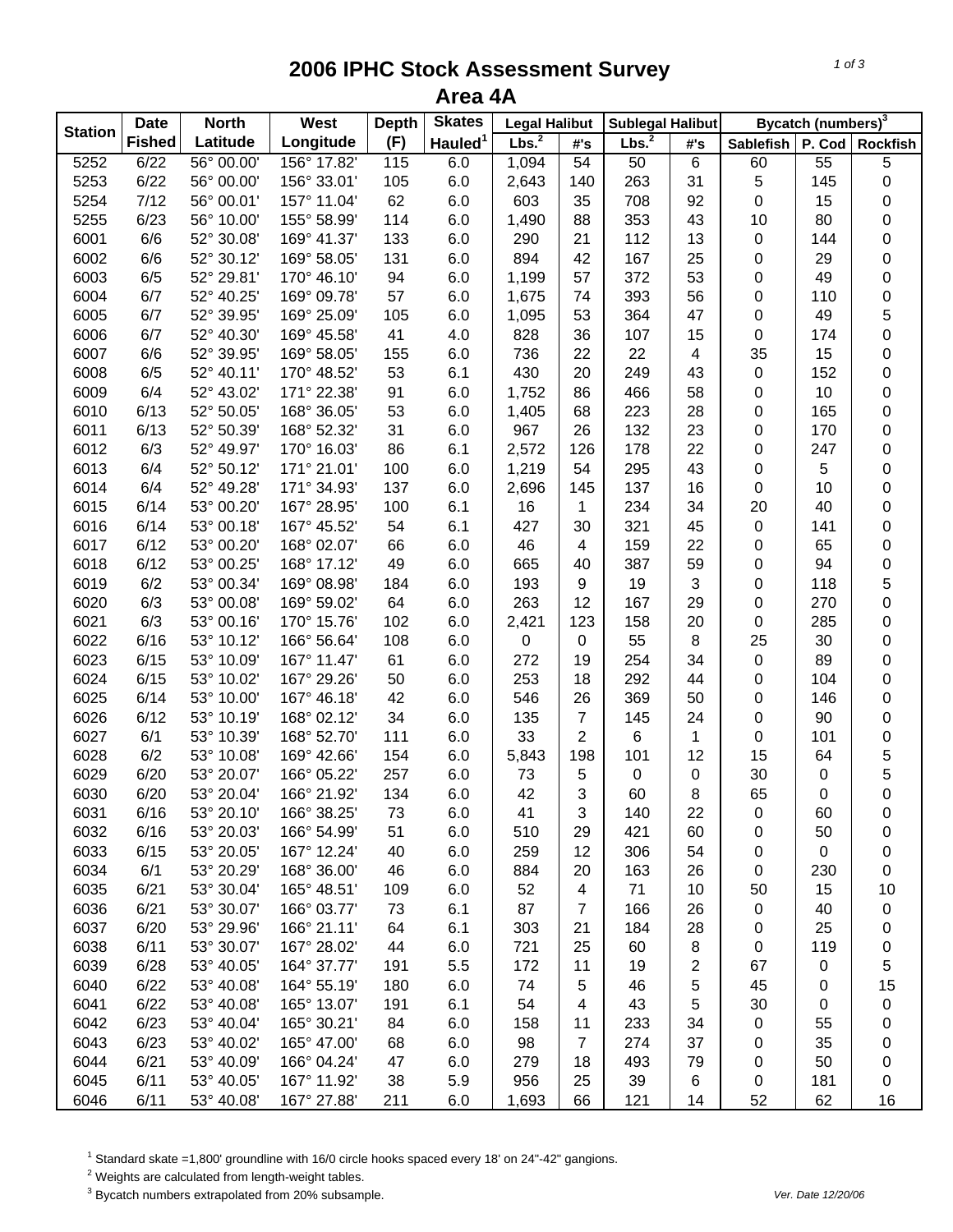## **2006 IPHC Stock Assessment Survey Area 4A**

|                | <b>Date</b>   | <b>North</b> | West        | <b>Depth</b> | <b>Skates</b>       | <b>Legal Halibut</b> |                         | <b>Sublegal Halibut</b> |                |                  | Bycatch (numbers) <sup>3</sup> |                  |
|----------------|---------------|--------------|-------------|--------------|---------------------|----------------------|-------------------------|-------------------------|----------------|------------------|--------------------------------|------------------|
| <b>Station</b> | <b>Fished</b> | Latitude     | Longitude   | (F)          | Hauled <sup>1</sup> | Lbs. <sup>2</sup>    | #'s                     | Lbs. <sup>2</sup>       | #'s            | <b>Sablefish</b> | P. Cod                         | <b>Rockfish</b>  |
| 6047           | 6/29          | 53° 50.01'   | 163° 48.44' | 49           | 6.0                 | 1,111                | 60                      | 523                     | 69             | 0                | 81                             | 30               |
| 6048           | 6/29          | 53° 50.01'   | 164° 04.97' | 43           | 6.0                 | 805                  | 49                      | 270                     | 40             | 0                | 173                            | 5                |
| 6049           | 6/28          | 53° 50.02'   | 164° 22.16' | 47           | 6.0                 | 610                  | 36                      | 376                     | 57             | 0                | 99                             | 0                |
| 6050           | 6/28          | 53° 50.02'   | 164° 39.13' | 54           | 6.0                 | 321                  | 24                      | 312                     | 45             | 0                | 105                            | 0                |
| 6051           | 6/24          | 53° 50.04'   | 164° 56.67' | 62           | 6.0                 | 12                   | 1                       | 200                     | 32             | 0                | 76                             | 0                |
| 6052           | 6/22          | 53° 50.07'   | 165° 12.11' | 56           | 6.0                 | 140                  | 11                      | 428                     | 66             | 0                | 69                             | 0                |
| 6053           | 6/23          | 53° 50.03'   | 165° 29.43' | 51           | 6.1                 | 39                   | 3                       | 439                     | 71             | 0                | 97                             | 0                |
| 6054           | 6/27          | 53° 50.08'   | 165° 46.08' | 41           | 6.0                 | 60                   | 5                       | 248                     | 41             | 0                | 159                            | 0                |
| 6055           | 6/19          | 53° 50.06'   | 166° 03.13' | 40           | 6.0                 | 1,171                | 40                      | 336                     | 66             | 0                | 30                             | 0                |
| 6056           | 6/19          | 53° 50.07'   | 166° 19.97' | 147          | 5.9                 | 179                  | 9                       | 46                      | 6              | 0                | 54                             | 10               |
| 6057           | 6/29          | 54° 00.07'   | 164° 05.82' | 41           | 6.1                 | 248                  | 14                      | 333                     | 39             | 0                | 187                            | 0                |
| 6058           | 6/30          | 54° 00.10'   | 164° 22.84' | 56           | 6.0                 | 192                  | 14                      | 253                     | 34             | 0                | 130                            | 0                |
| 6059           | 7/1           | 54° 00.05'   | 164° 39.77' | 53           | 6.0                 | 537                  | 37                      | 536                     | 72             | 0                | 125                            | 0                |
| 6060           | 6/24          | 53° 59.98'   | 164° 57.22' | 43           | 6.0                 | 291                  | 14                      | 311                     | 55             | 0                | 60                             | 0                |
| 6061           | 6/24          | 54° 00.11'   | 165° 12.15' | 40           | 6.1                 | 952                  | 53                      | 262                     | 33             | 0                | 111                            | 0                |
| 6062           | 6/27          | 54° 00.01'   | 165° 29.32' | 40           | 6.0                 | 542                  | 36                      | 515                     | 68             | 0                | 86                             | 0                |
| 6063           | 6/27          | 54° 00.02'   | 165° 46.28' | 49           | 6.0                 | 999                  | 42                      | 227                     | 34             | 0                | 45                             | 0                |
| 6064           | 6/30          | 54° 10.04'   | 164° 06.83' | 38           | 6.0                 | 230                  | 14                      | 131                     | 21             | 0                | 85                             | 0                |
| 6065           | 6/30          | 54° 10.07'   | 164° 24.64' | 49           | 6.1                 | 246                  | 18                      | 437                     | 72             | 0                | 20                             | 0                |
| 6066           | 7/1           | 54° 10.11'   | 164° 40.98' | 38           | 6.0                 | 600                  | 34                      | 239                     | 39             | 0                | 105                            | 0                |
| 7001           | 8/27          | 54° 30.10'   | 165° 43.99' | 205          | 6.1                 | 58                   | 3                       | 223                     | 29             | 15               | 0                              | 0                |
| 7002           | 8/25          | 54° 29.98'   | 166° 18.98' | 271          | 6.0                 | 1,325                | 48                      | 0                       | 0              | 25               | 0                              | 0                |
| 7003           | 8/25          | 54° 30.00'   | 166° 36.13' | 264          | 6.0                 | 1,145                | 44                      | 21                      | $\overline{2}$ | 75               | 0                              | 0                |
| 7004           | 8/24          | 54° 30.00'   | 166° 53.10' | 261          | 6.0                 | 597                  | 23                      | 0                       | 0              | 35               | 0                              | 5                |
| 7006           | 8/27          | 54° 40.12'   | 165° 26.00' | 111          | 6.0                 | $\pmb{0}$            | $\pmb{0}$               | 33                      | $\overline{7}$ | 0                | 55                             | 0                |
| 7007           | 8/27          | 54° 40.05'   | 165° 43.00' | 181          | 6.0                 | 66                   | 5                       | 71                      | 10             | 0                | 0                              | 0                |
| 7008           | 8/26          | 54° 40.00'   | 166° 01.00' | 179          | 6.0                 | 0                    | 0                       | 16                      | $\overline{2}$ | 0                | 0                              | 0                |
| 7009           | 8/25          | 54° 39.97'   | 166° 18.00' | 176          | 6.0                 | 377                  | 15                      | 17                      | $\overline{2}$ | 0                | 0                              | 0                |
| 7010           | 8/25          | 54° 39.99'   | 166° 34.94' | 185          | 6.0                 | 152                  | 8                       | 0                       | 0              | 0                | 0                              | 0                |
| 7011           | 8/24          | 54° 39.99'   | 166° 53.15' | 208          | 6.0                 | 608                  | 31                      | 20                      | $\overline{2}$ | 0                | 0                              | 0                |
| 7012           | 8/22          | 54° 40.02'   | 167° 10.00' | 248          | 6.0                 | 220                  | 9                       | 0                       | 0              | 5                | 0                              | 0                |
| 7013           | 8/27          | 54° 50.03'   | 165° 24.99' | 82           | 6.0                 | 22                   | 2                       | 51                      | 8              | 0                | 25                             | 0                |
| 7014           | 8/26          | 54° 50.00'   | 165° 43.12' | 84           | 6.0                 | 14                   | 1                       | 194                     | 36             | 0                | 50                             | 0                |
| 7015           | 8/26          | 54° 50.00'   | 166° 00.02' | 85           | 6.0                 | 107                  | 5                       | 73                      | 11             | 0                | 5                              | $\boldsymbol{0}$ |
| 7016           | 8/26          | 54° 49.99'   | 166° 17.99' | 89           | 6.0                 | 92                   | 4                       | 7                       | 1              | 0                | 15                             | 0                |
| 7017           | 8/24          | 54° 50.00'   | 166° 35.01' | 107          | 6.0                 | 64                   | 3                       | 0                       | 0              | 0                | 20                             | 0                |
| 7018           | 8/24          | 54° 50.00'   | 166° 51.80' | 144          | 6.0                 | 320                  | 12                      | 18                      | 2              | 0                | 5                              | 0                |
| 7019           | 8/22          | 54° 50.02'   | 167° 10.00' | 193          | 6.0                 | 377                  | 18                      | 0                       | 0              | 0                | 0                              | 0                |
| 7021           | 8/23          | 55° 00.02'   | 166° 34.01' | 79           | 6.0                 | 143                  | 8                       | 5                       | 1              | 0                | 5                              | 0                |
| 7022           | 8/22          | 54° 59.99'   | 166° 52.13' | 83           | 6.0                 | 166                  | 7                       | 18                      | 2              | 0                | 10                             | 0                |
| 7023           | 8/22          | 54° 59.97'   | 167° 09.00' | 95           | 6.0                 | 34                   | $\overline{c}$          | 14                      | 2              | 0                | 5                              | 0                |
| 7024           | 8/14          | 55° 00.00'   | 167° 27.14' | 162          | 5.8                 | 430                  | 19                      | 16                      | 2              | 0                | 53                             | 0                |
| 7025           | 8/23          | 55° 10.00'   | 166° 33.89' | 76           | 6.0                 | 253                  | 13                      | 27                      | 3              | 0                | 35                             | 0                |
| 7026           | 8/23          | 55° 10.00'   | 166° 51.02' | 79           | 6.1                 | 405                  | 19                      | 60                      | 8              | 0                | 86                             | 0                |
| 7027           | 8/23          | 55° 10.00'   | 167° 08.83' | 81           | 6.0                 | 146                  | 6                       | 28                      | 3              | 0                | 30                             | 0                |
| 7028           | 8/14          | 55° 10.24'   | 167° 26.00' | 87           | 6.0                 | 82                   | 4                       | 25                      | 3              | 0                | 129                            | 0                |
| 7029           | 8/14          | 55° 10.04'   | 167° 44.00' | 166          | 6.0                 | 222                  | 10                      | 6                       | 1              | 0                | 40                             | 0                |
| 7030           | 8/14          | 55° 20.02'   | 167° 43.98' | 89           | 6.0                 | 36                   | $\overline{\mathbf{c}}$ | 29                      | 4              | 0                | 111                            | 0                |
| 7031           | 8/15          | 55° 20.00'   | 168° 01.20' | 202          | 6.0                 | 352                  | 20                      | $\overline{7}$          | 1              | 5                | 5                              | 5                |
| 7032           | 8/15          | 55° 30.00'   | 168° 00.84' | 77           | 6.0                 | 32                   | 1                       | 58                      | 7              | 0                | 230                            | 0                |

<sup>1</sup> Standard skate =1,800' groundline with 16/0 circle hooks spaced every 18' on 24"-42" gangions.

 $2$  Weights are calculated from length-weight tables.

3 Bycatch numbers extrapolated from 20% subsample. *Ver. Date 12/20/06*